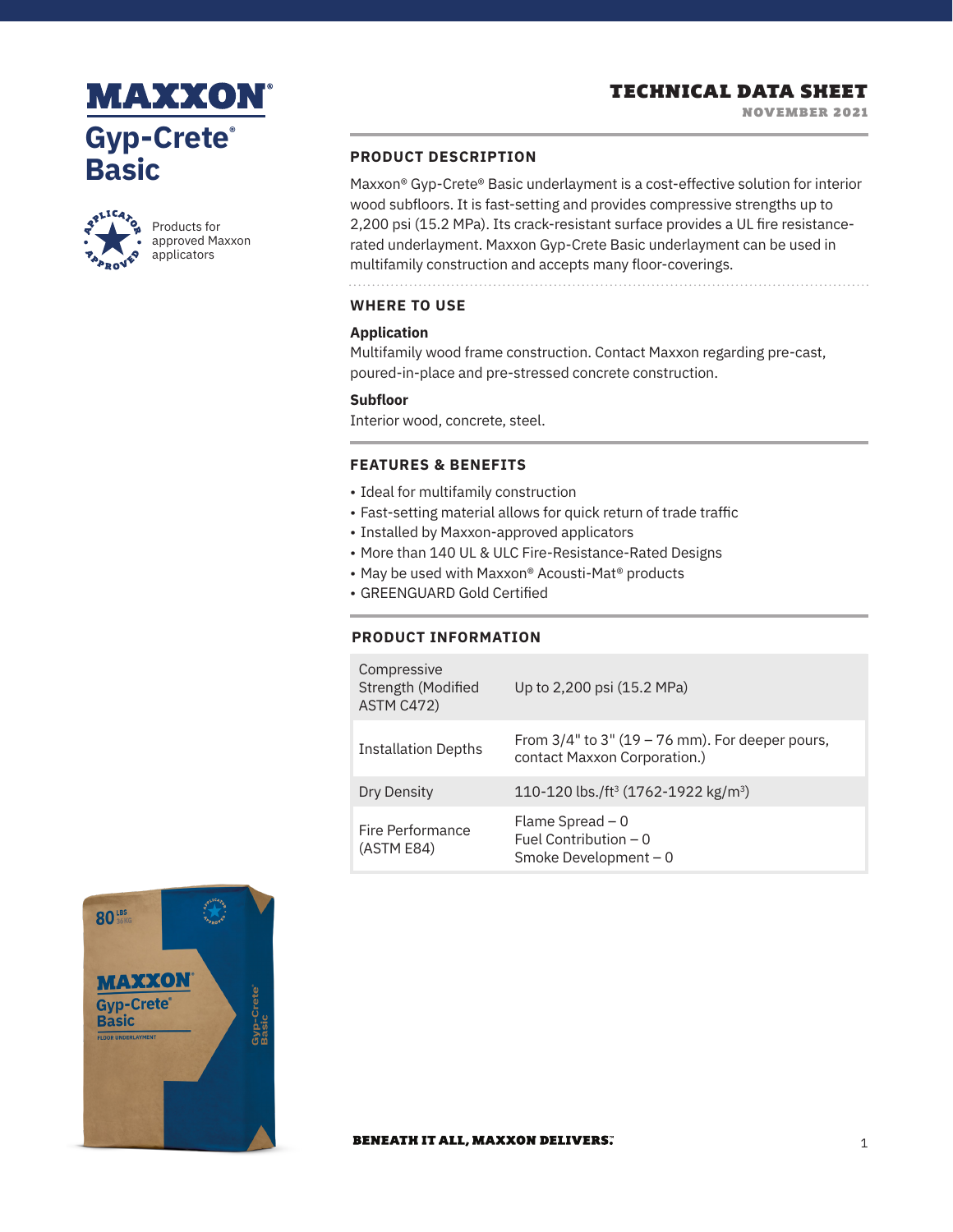

NOVEMBER 2021

# **MAXXON® Gyp-Crete® Basic**



Products for approved Maxxon applicators

### **ENVIROMENTAL IMPACT**

| Sample USGBC LEED <sup>®</sup> Credit Areas* |                 |                                                                                           |  |  |
|----------------------------------------------|-----------------|-------------------------------------------------------------------------------------------|--|--|
| <b>Project</b>                               | <b>Credit</b>   | <b>Category</b>                                                                           |  |  |
| <b>Environmental Quality</b>                 | EQ 2            | <b>Low Emitting Materials</b>                                                             |  |  |
|                                              | EO <sub>4</sub> | <b>Indoor Air Quality Assessment</b>                                                      |  |  |
|                                              | EO <sub>9</sub> | Acoustic Performance                                                                      |  |  |
| Material & Resources                         | MR 3            | <b>Building Product Disclosure</b><br>and Optimization - Sourcing<br><b>Raw Materials</b> |  |  |

*\* Credits may vary depending on project type and Maxxon products used.*

Maxxon Gyp-Crete Basic underlayment is GREENGUARD Gold Certified. For additional information on Maxxon Gyp-Crete Basic underlayment's environmental credits and certifications visit Maxxon.com/go\_green.

### **CODE LISTINGS**

- ICC ESR 2540
- UL ER 8477-01
- HUD1286e

#### **UL FIRE RESISTANCE-RATED DESIGNS**

|                   | <b>UL Design</b> |                  |      |      |      |      |      |      |  |
|-------------------|------------------|------------------|------|------|------|------|------|------|--|
|                   | G230             | L201             | L508 | L524 | L541 | L564 | L589 | M514 |  |
|                   | G516             | L <sub>202</sub> | L509 | L525 | L542 | L565 | L590 | M515 |  |
|                   | G524             | L <sub>206</sub> | L510 | L526 | L543 | L567 | L592 | M517 |  |
|                   | G561             | L208             | L511 | L527 | L545 | L569 | L593 | M518 |  |
|                   | <b>J917</b>      | L <sub>209</sub> | L512 | L528 | L546 | L570 | M500 | M519 |  |
|                   | <b>J919</b>      | L210             | L513 | L529 | L547 | L571 | M502 | M530 |  |
|                   | J920             | L211             | L514 | L530 | L549 | L573 | M503 | M531 |  |
|                   | J924             | L212             | L515 | L533 | L551 | L574 | M504 |      |  |
|                   | J927             | L501             | L516 | L534 | L552 | L576 | M505 |      |  |
|                   | <b>J931</b>      | L502             | L517 | L535 | L556 | L577 | M506 |      |  |
|                   | <b>J957</b>      | L503             | L518 | L536 | L557 | L579 | M507 |      |  |
|                   | J958             | L504             | L519 | L537 | L558 | L581 | M508 |      |  |
|                   | J991             | L505             | L520 | L538 | L560 | L583 | M510 |      |  |
|                   | J994             | L506             | L522 | L539 | L562 | L585 | M511 |      |  |
|                   | L006             | L507             | L523 | L540 | L563 | L588 | M513 |      |  |
|                   |                  |                  |      |      |      |      |      |      |  |
| <b>ULC Design</b> |                  |                  |      |      |      |      |      |      |  |
|                   |                  |                  |      |      |      |      |      |      |  |

| 1003 | L511 | M500 - | M503 | M520 |
|------|------|--------|------|------|
| 1201 | L512 | M501 - | M514 | M521 |

For more information on current UL and ULC Designs, contact Maxxon Corporation.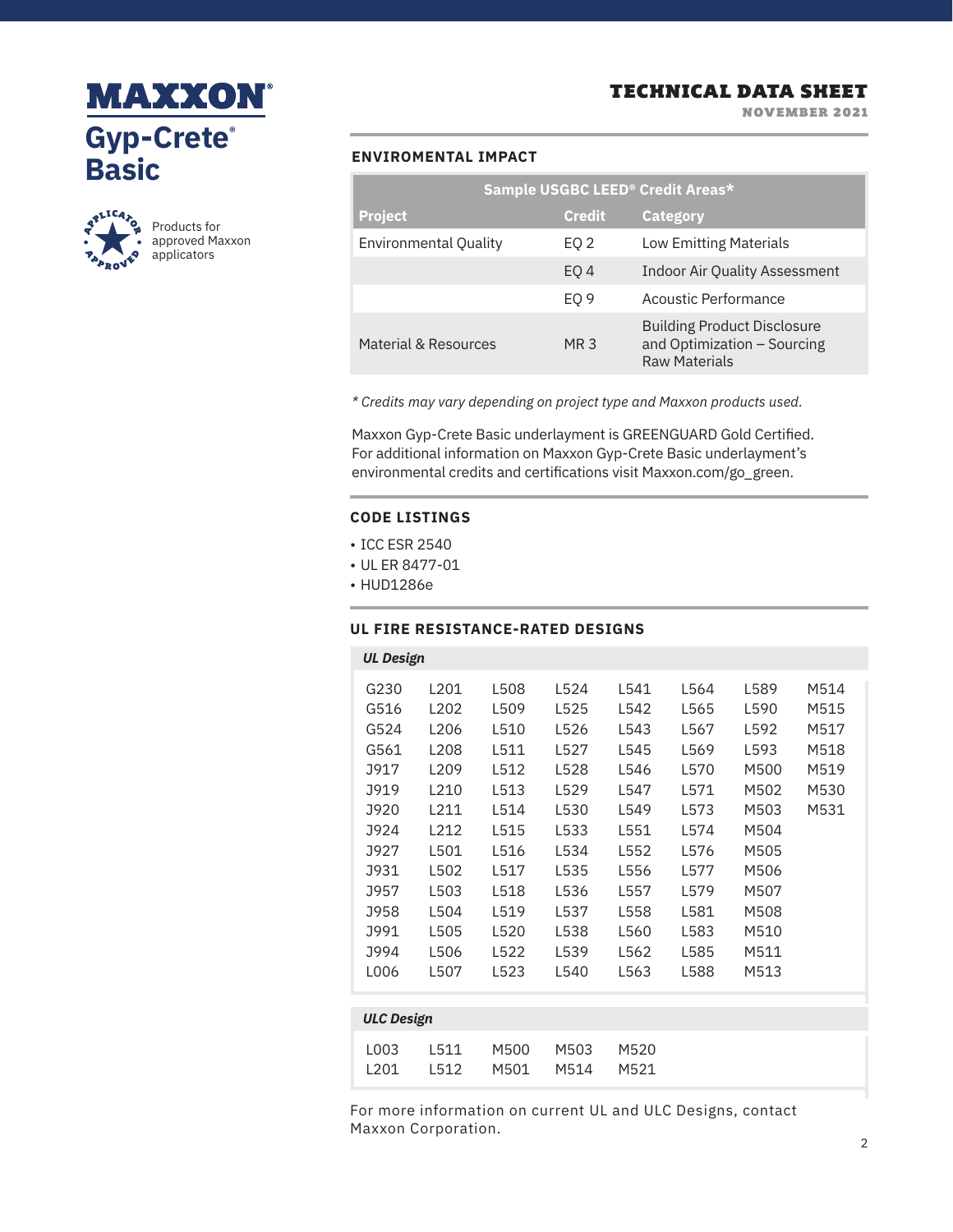### TECHNICAL DATA SHEET

NOVEMBER 2021

# MAXXON **Gyp-Crete® Basic**



Products for approved Maxxon applicators

#### **INSTALLATION**

Building interior and floor should be maintained above 50 °F (10 °C) for at least 24 hours prior to installation and until underlayment has set. There should be no air movement until Maxxon Gyp-Crete Basic underlayment has set, then provide adequate air movement by opening windows to hasten underlayment drying. Minimize direct sunlight during the pour and through the next 72 hours. Plumbing or electrical penetrations should be packed with insulation and sealed.

Refer to Maxxon's Building Conditions Guide for more information.

*Wood Subfloor Preparation* 

Wood subfloors must be structurally sound, clean, and free of dust and contaminants.

Wood subfloors must be primed with a Maxxon® floor primer prior to Maxxon Gyp-Crete Basic underlayment application.

#### *Concrete Subfloor Preparation*

Concrete subfloors must be structurally sound, fully cured, moisture free and have no efflorescence. The substrate surface must be clean and free of dust and contaminants. If cracks are present prior to pouring Maxxon Gyp-Crete Basic underlayment, contact a structural engineer to determine the appropriate remediation.

All concrete subfloors should be tested for moisture prior to pouring Maxxon Gyp-Crete Basic underlayment (see Limitation 4). Moisture-free concrete subfloors and exposed edges must be primed with Maxxon® Commercial Multi-Use Acrylic Primer prior to pouring Maxxon Gyp-Crete Basic underlayment.

#### *Steel Deck Preparation*

Steel deck must be structurally sound, clean and free of dust and contaminants. Steel decks must conform to the Steel Deck Institute requirements meeting an L/360 design deflection limitation with a minimum 22-gauge steel requirement.

Prior to Maxxon Gyp-Crete High Performance underlayment application, the steel deck surface must be primed with Maxxon Commercial Multi-Use Acrylic Primer.

*For more general information regarding priming instructions, please refer to Maxxon's Design and Installation guide or contact Maxxon Corporation.*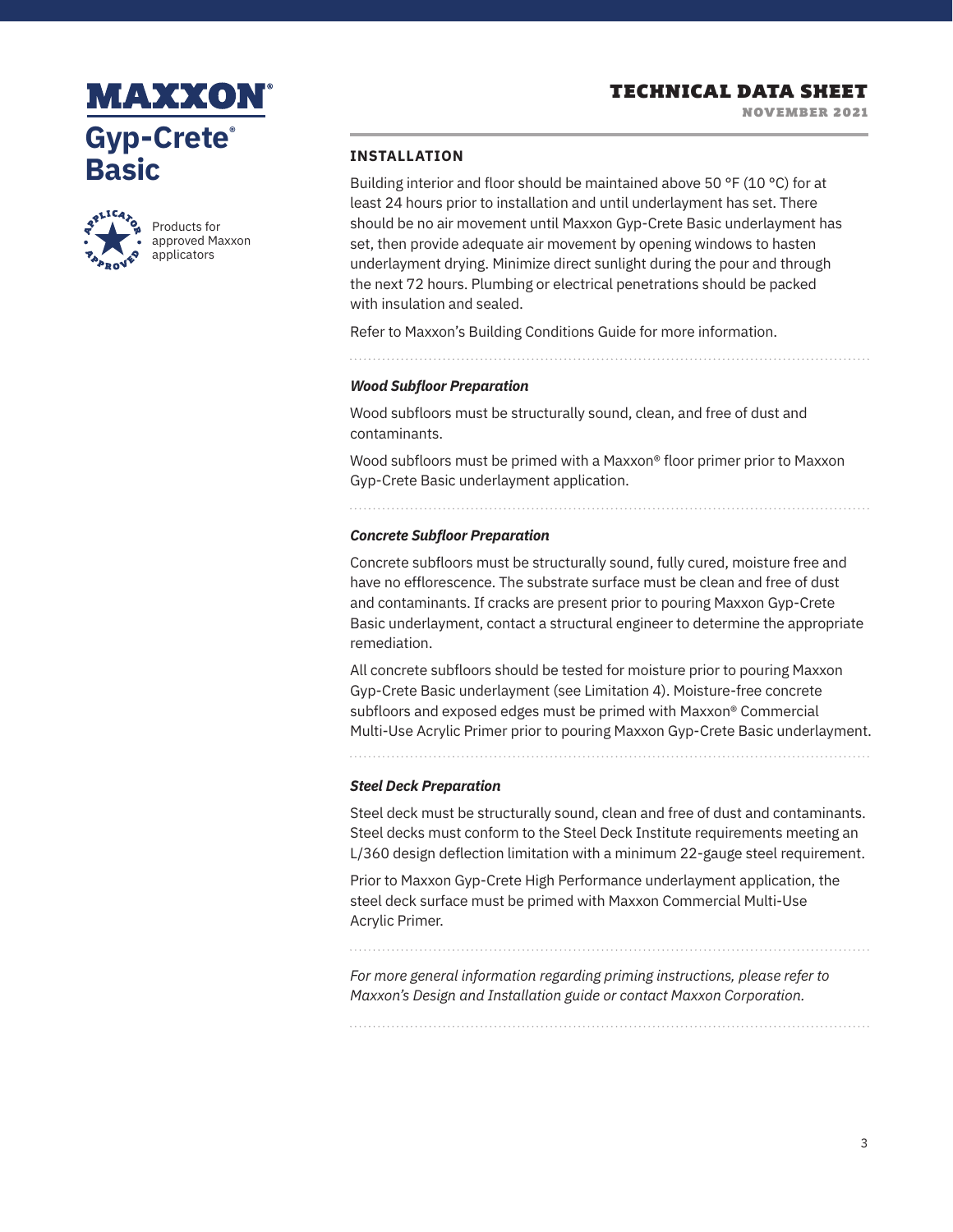# **MAXXON Gyp-Crete® Basic**



Products for approved Maxxon applicators

## TECHNICAL DATA SHEET

NOVEMBER 2021

### **INSTALLATION** *Continued*

#### *Underlayment Application*

Follow all proper safety protocol. Maxxon Gyp-Crete Basic underlayment requires a minimum 3/4" (19 mm) thickness. If using with a Maxxon Acousti-Mat, refer to applicable literature for minimum depth requirements. Refer to Maxxon.com for all associated products' literature when installing underlayment.

#### *Drying*

Continuous ventilation and adequate heat should be provided to rapidly remove moisture from the area until the underlayment is dry. The general contractor/ project superintendent must supply mechanical ventilation and heat if necessary. Under the above conditions, 3/4" (19 mm) thickness drying time is usually 5 to 7 days, while 1" (25 mm) dry time is usually 7-10 days. Reference Maxxon® Underlayment & Finished Floor Goods Installation Procedures brochure at Maxxon.com for complete installation guidelines.

### **LIMITATIONS**

For questions regarding these limitations or for applications other than those described herein, contact Maxxon Corporation at (800) 356-7887.

- 1. For interior use only. If underlayment will be installed prior to doors and windows, contact Maxxon Corporation.
- 2. For on or below grade applications, contact Maxxon Corporation.
- 3. Maxxon underlayments are not intended to bond to wet subfloors. They are not a vapor or moisture barrier. Never install a moisture vapor barrier product over Maxxon underlayments. Do not use where those products will come in prolonged contact with, or repetitive exposure to, water or water vapor.
- 4. It is the responsibility of the general contractor to complete moisture testing before underlayment is installed. If testing is necessary, use the methods specified by the flooring manufacturer, typically ASTM F710. If the MVER exceeds 5 lbs.  $(2.3 \text{ kg})/1,000 \text{ ft}^2 (92.9 \text{ m}^2)/24$  hours or an RH greater than 80%, treat the concrete subfloor with Maxxon® Commercial MVP One Moisture Mitigation Primer or Maxxon® Commercial MVP Two-Part Epoxy. If the flooring manufacturer specifies more stringent moisture limitations or practices, they must be followed. Contact Maxxon Corporation for further information.
- 5. All subfloors above crawl spaces must be protected by a vapor barrier. Special instructions must be followed when applying Maxxon underlayments to plastic vapor barriers, over particleboard, chipboard, hardboard such as Masonite®, Lauan panels, metal, asbestos, or any other non-dimensionally stable materials. Contact Maxxon Corporation for more information.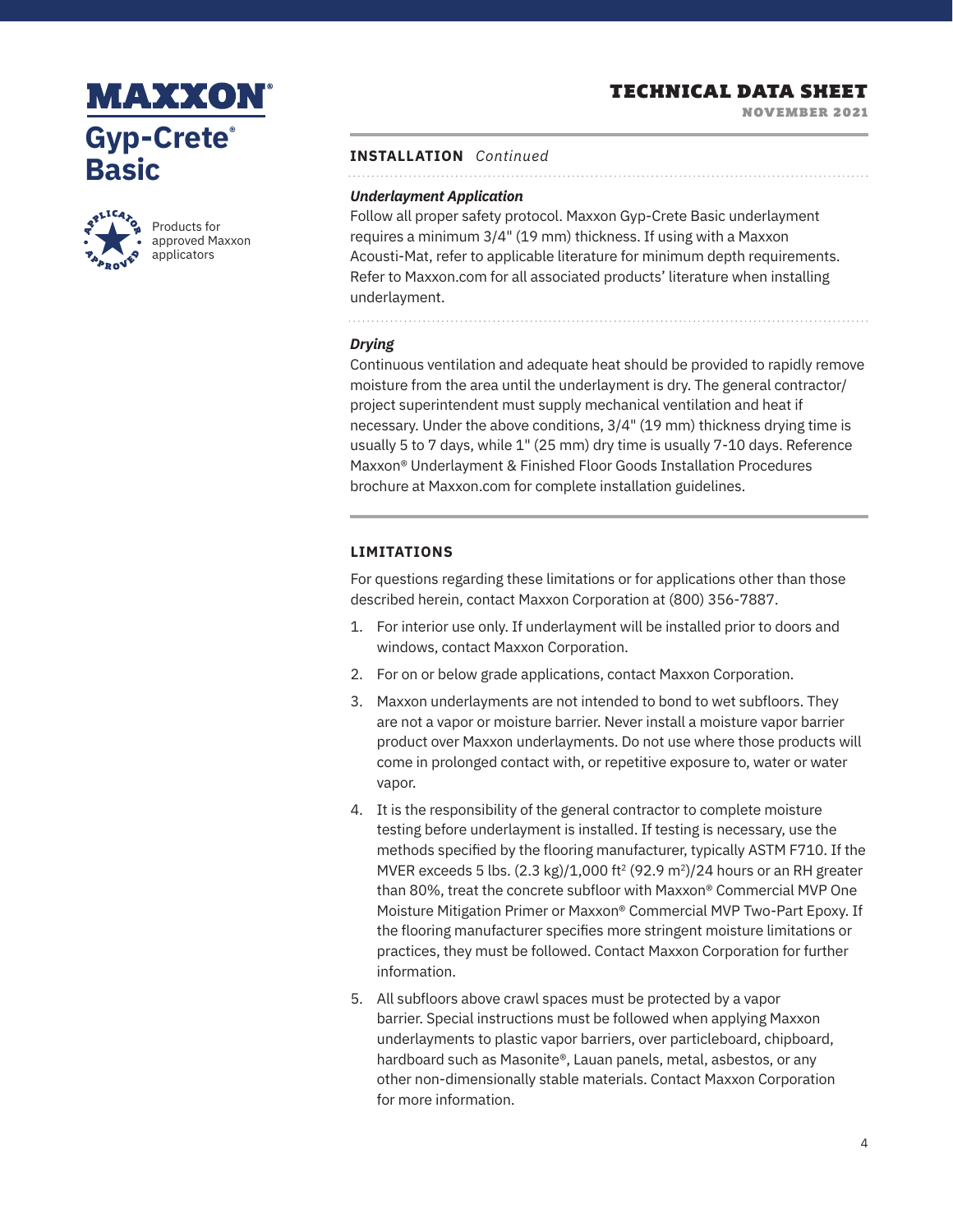## TECHNICAL DATA SHEET

NOVEMBER 2021

# **MAXXON Gyp-Crete® Basic**



Products for approved Maxxon applicators

### **LIMITATIONS** *Continued*

6. Turn off radiant heating systems 24 hours prior to and after installation.

- 7. Do not clean wood or concrete subfloors with oil-based or silicone-based sweeping compounds. These compounds leave a film on the subfloor surface that will interfere with bond development. Instead, use a vacuum with a HEPA filter to clean the subfloor in preparation for Maxxon Gyp-Crete Basic underlayment application.
- 8. For applications where organic adhesives, asphalt, coal-tar based adhesives and other oil-based contaminants are found, contact Maxxon for proper remediation methods.
- 9. Maxxon underlayments may be scheduled before or after installation of drywall. For pouring before drywall, contact Maxxon Corporation.
- 10. Maxxon underlayments are non-structural and therefore cannot be expected to reinforce structurally deficient subfloors. The structural floor should be adequate to withstand design loads with deflection limitations of L/360. Some floor coverings may require more restrictive deflection limits. Determining the appropriate structural design of the floor is not the responsibility of Maxxon nor the Maxxon applicator.
- 11. Respect active control joints. Always ensure such joints are honored completely through Maxxon underlayments. In cases where control or expansion joints are not present in the subfloor, or cracking has occurred due to slab movement, consult a structural engineer.
- 12. Avoid walking on installed surface until set, typically within 2-4 hours.
- 13. Trade traffic may resume 24 hours after installation. After trades resume, the underlayment may be exposed to rolling dynamic loads. To limit damage where underlayment will be subjected to heavy wheeled or concentrated loads, place temporary wood planking over the underlayment.
- 14. Prior to floor-covering installation, a moisture test of Maxxon Gyp-Crete Basic underlayment is highly recommended. When testing the underlayment for dryness, use ASTM F2659. The moisture content should not exceed 5%. If the Maxxon Gyp-Crete Basic underlayment pour is greater than 2", test using ASTM F2170. That RH should not exceed 80%. Do not install floor goods until those limitations are met. If the flooring manufacturer specifies more stringent moisture limitations, they must be followed. Reference Maxxon® Underlayment & Finished Floor Goods Installation Procedures brochure at Maxxon.com.
- 15. Maxxon Gyp-Crete Basic underlayment cannot be used as a wear surface.

### **FLOOR COVERING CONSIDERATIONS**

Floor goods can be installed once Maxxon Gyp-Crete Basic underlayment passes a moisture test (see Limitation 14). Refer to Maxxon® Underlayment & Finished Floor Goods Installation Procedures brochure at Maxxon.com.